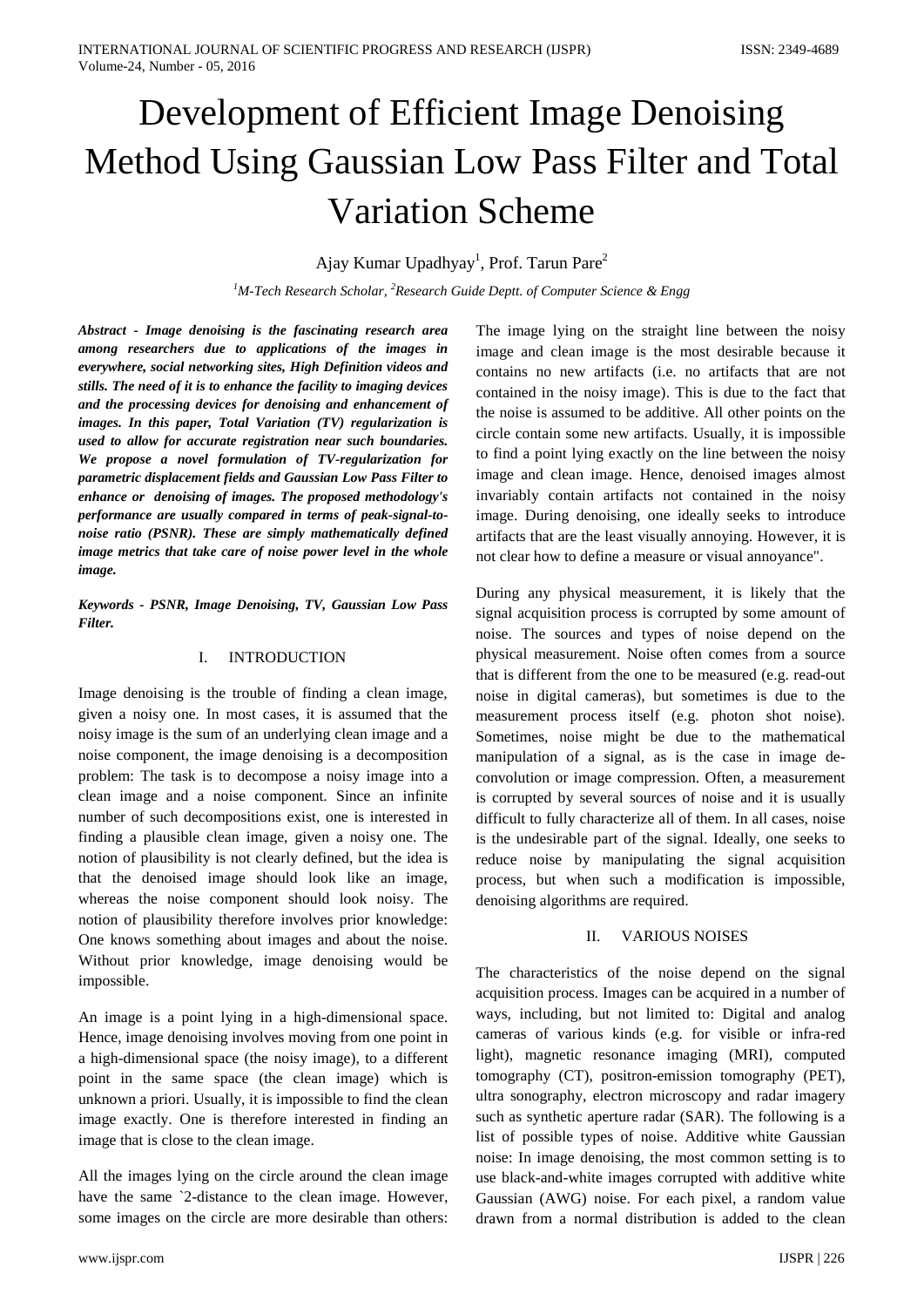pixel value. The distribution is the same for every pixel (i.e. the mean and variance are the same) and the noise samples are drawn independently of each other. The readout (or amplifier") noise of digital cameras is often approximately AWG. An example of an image corrupted with AWG noise is shown in Figure 2.1.

#### *Additive white Gaussian Noise:*

In image denoising, the most common setting is to use black-and-white images corrupted with additive white Gaussian (AWG) noise. For each pixel, a random value drawn from a normal distribution is added to the clean pixel value. The distribution is the same for every pixel (i.e. the mean and variance are the same) and the noise samples are drawn independently of each other. The readout (or \amplifier") noise of digital cameras is often approximately AWG.

Salt-and-pepper noise: Salt-and-pepper noise is a type of noise where the image contains a certain percentage of noisy pixels, where the noisy pixels are randomly either completely dark (pixel value zero) or saturated (highest possible pixel value). The value of the noisy pixels is therefore completely uncorrelated with the value of the same pixels in the clean image, which is different from e.g. AWG or Poisson noise. Salt-and-pepper noise can arise due to errors during transmission of an image.

#### *Additive and Multiplicative Noises:*

The noise commonly present in an image. It may be noticed that noise is undesired information that contaminates the image. In the image denoising process, information about the type of noise present in the original image plays a significant role. Typical images are corrupted with noise modeled with either a Gaussian, uniform, or salt and pepper distribution. Another typical noise is a speckle noise, which is multiplicative in nature. Noise is present in an image either in an additive or multiplicative form .

An additive noise follows the rule

$$
w(x, y) = s(x, y) + n(x, y),
$$

while the multiplicative noise satisfies

$$
w(x, y) = s(x, y) \times n(x, y)
$$

where  $s(x, y)$  is the original signal,  $n(x, y)$  denotes the noise introduced into the signal to produce the corrupted image  $w(x, y)$ , and  $(x, y)$  represents the pixel location. The above image algebra is done at pixel level. Image addition also finds applications in image morphing [Um98]. By image multiplication, we mean the brightness of the image is varied.

The digital image acquisition process converts an optical image into a continuous electrical signal that is, then, sampled [Um98]. At every step in the process there are fluctuations caused by natural phenomena, adding a random value to the exact brightness value for a given pixel.

#### *Gaussian Noise:*

Gaussian noise is evenly distributed over the signal. This means that each pixel in the noisy image is the sum of the true pixel value and a random Gaussian distributed noise value. As the name indicates, this type of noise has a Gaussian distribution, which has a bell shaped probability distribution function given by,

$$
F(g) = \frac{1}{\sqrt{2\pi \sigma^2}} e^{-(g-m)^2/2\sigma^2}
$$

Where, *g* represents the gray level, *m* is the mean or average of the function, and  $\sigma$  is the standard deviation of the noise. Graphically, it is represented as shown in Fig. 2.1. When introduced into an image, Gaussian noise with zero mean and variance as 0.05 would look as in Fig. 2.1. Fig. 2.2 illustrates the Gaussian noise with mean (variance) as 1.5 (10) over a base image with a constant pixel value of 100.





Fig. 2.2: Gaussian noise(mean=0, variance 0.05)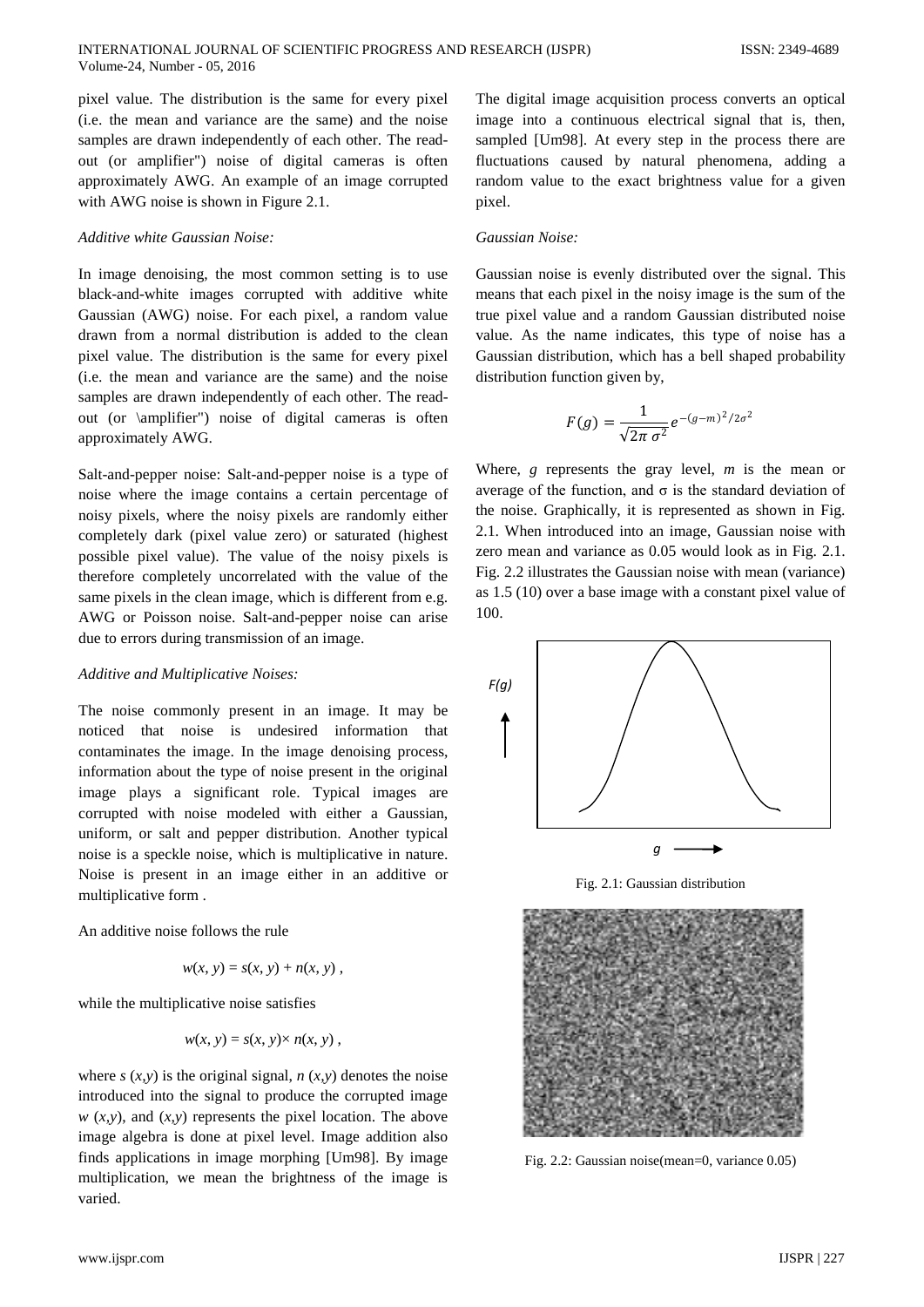

Fig. 2.3: Gaussian noise(mean=1.5, variance 10)

### III. PROBLEM FORMULATION

- Previous work performed on the four different images of same extension not different extension.
- The PSNR calculated is lower and there is scope and need to improve increase it to enhance the quality of images.
- Previous methodology is utilizing DWT which works after transforming in frequency domain, and little bit complex process.

# IV. PROPOSED METHODOLOGY

The block diagram of the Proposed Methodology has been given here in this very firstly the original image is being processed then noise is added with is for analysis purpose after this the Total Variation Methods (TV) is used with the combination of Gaussian Low pass Filtering both gives the better results than previous.



Fig. 3.1 Denoising Process



Fig. 3.2 Block Diagram of Proposed Methodology

The flow graph shows the complete simulation process of Proposed Methodology in this firstly, the color Image is taken for loading then Gaussian or Salt Pepper noise is added for analysis purpose after that Median Filtering is applied then Total Variation De-noising is applied then the low pass filtering is adopted to reduce the noise level and then the Calculations of PSNR, and RMSE have been done, at the last outcomes have been displayed.



Fig. 3.3 Flow chart of Proposed Methodology

# V. SIMULATION OUTCOMES

In the previous section proposed methodology for image denoising is explained with flow chart and block diagram. The simulation done on various image is shown in this section. Here we have taken different noise densities for performing denoising experiments.

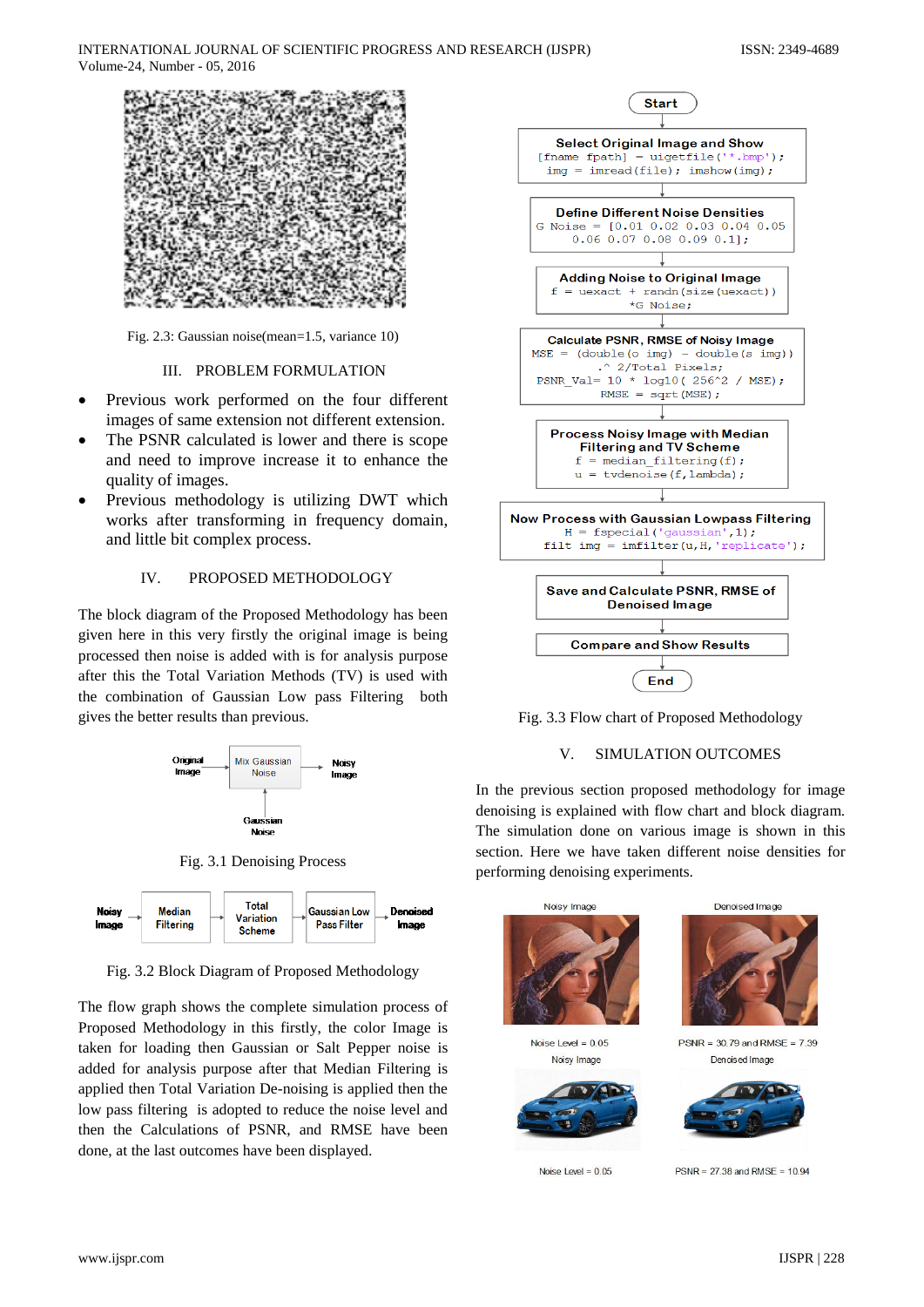#### INTERNATIONAL JOURNAL OF SCIENTIFIC PROGRESS AND RESEARCH (IJSPR) ISSN: 2349-4689 Volume-24, Number - 05, 2016

Noisy Image

Noise Level =  $0.05$ Noisy Image



Noise Level =  $0.05$ 



Noise Level = 0.01



Noise Level =  $0.02$ 





Noise Level =  $0.04$ 



Noise Level =  $0.05$ 



Noise Level =  $0.06$ 



 $PSNR = 29.27$  and  $RMSE = 8.81$ Denoised Image



PSNR = 26.73 and RMSE = 11.80

Denoised Image



 $PSNR = 31.40$  and  $RMSE = 6$ 



 $PSNR = 31.30$  and RMSE = 6.97



 $PSNR = 31.14$  and  $RMSE = 7.10$ 



 $PSNR = 31.00$  and  $RMSE =$  $722$ 



 $PSNR = 30.79$  and  $RMSE = 7.39$ 



 $PSNR = 30.53$  and  $RMSE = 7.61$ 









 $PSNR = 30,30$  and RMSE

 $PSNR = 29.58$  and  $RMSE = 8.49$ 

Noise Level =  $0.09$ Fig. 4.1 Lena Image Outcomes of Different Noise densities left (Noisy Image), Right (Denoised Image and PSNR of it.



Fig 4.2 Comparison of PSNR between Previous and Proposed Methodology with Improvements



Fig. 4.3 Comparison of PSNR with Previous Methodology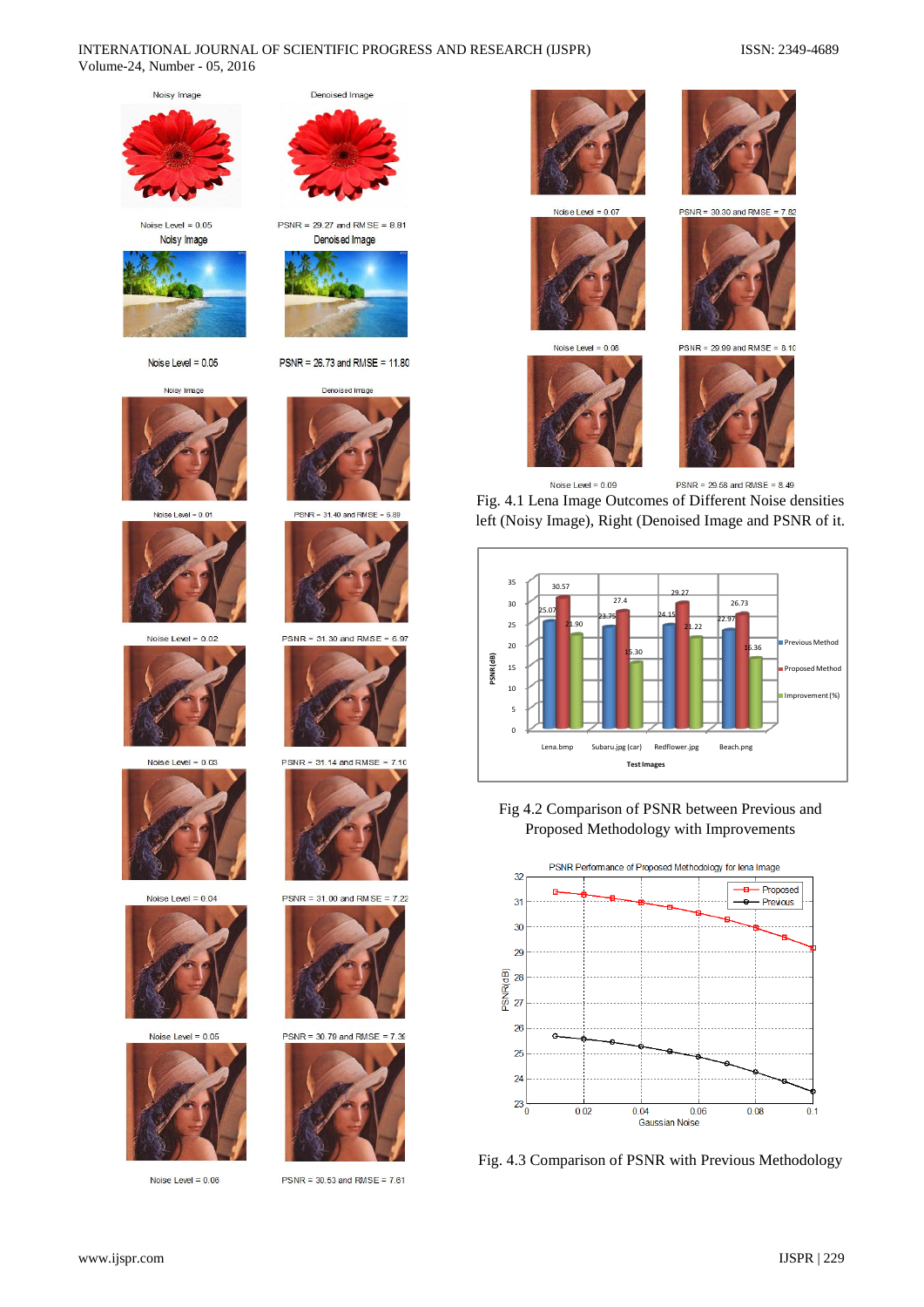

Fig. 4.4 RMSE Curve of Lena Image for Different Noise Levels



Fig. 4.5 Comparison of RMSE (Approx.) Between Previous and Proposed Methodology with Improvements

The robustness and performance of the proposed approach is checked with calculation if parameters i.e. figure of merit like peak signal to noise ratio (PSNR) and root mean square error (RMSE). The graph of values of PSNR and RMSE for all images is shown in above figures. The robustness is clearly visible from the PSNR values calculated before and after denoising and denoising PSNR is quite improved.

# V. CONCLUSION AND FUTURE SCOPES

The image denoising approach shown in this paper is proved efficient for various images and also for various noise densities of Gaussian Noise. The Effectiveness of the proposed approach is compared with the existing work in terms of Peak Signal to Noise Ratio (PSNR) and Root Mean Square Error (RMSE). The average percentage improvement from previous work is about 5% and such performance is appreciable. The Gaussian Low Pass Filter utilized in proposed algorithms can be more efficient with other filters like Daubechies, Symlet, Haar and Bi-Orthogonal filters with different thresholding and filter levels. From the comparison of simulations results with previous methodology an analysis clearly shows the proposed methodology for denoising of images is better because of PSNR calculated with our approach is quite

better for the images with different extensions. The increased PSNR shows better enhancement in quality of image than existing work. Our methodology is less complex than the previous approach because we no need to utilize transform domain to process denoising of images.

#### **REFERENCES**

- [1] Kethwas, A.; Jharia, B., "Image de-noising using fuzzy and wiener filter in wavelet domain," in Electrical, Computer and Communication Technologies (ICECCT), 2015 IEEE International Conference on , vol., no., pp.1-5, 5-7 March 2015
- [2] Dan Li; Xin Zhang; Ting Jiang; Meng Zhang, "Application of improved wavelet threshold de-noising algorithm in work piece inspection," in Image and Signal Processing (CISP), 2013 6th International Congress on , vol.01, no., pp.256-260, 16-18 Dec. 2013
- [3] Gu Jie, "Wavelet Threshold De-noising of Power Quality Signals," in Natural Computation, 2009. ICNC '09. Fifth International Conference on , vol.6, no., pp.591-597, 14-16 Aug. 2009
- [4] Yongqiang Zhang; Lili Wu; Jianguang Zhao, "A New Threshold Method Exploration about Wavelet De-noising," in Computer Science and Software Engineering, 2008 International Conference on , vol.4, no., pp.1008-1011, 12- 14 Dec. 2008
- [5] Liu Xin-xia; Han Fu-lian; Wang Jin-gui, "Wavelet Extended EMD Noise Reduction Model for Signal Trend Extraction," in Image and Signal Processing, 2009. CISP '09. 2nd International Congress on , vol., no., pp.1-5, 17-19 Oct. 2009
- [6] Huaigang Zang; Zhibin Wang; Ying Zheng, "Analysis of signal de-noising method based on an improved wavelet thresholding," in Electronic Measurement & Instruments, 2009. ICEMI '09. 9th International Conference on, vol., no., pp.1-987-1-990, 16-19 Aug. 2009
- [7] Jang, I.H., Kim, N.C., "Denoising of images using locally adaptive Wiener filter in wavelet domain", IEICE Transactions on Information and Systems, 2001.4, pp. 495- 501
- [8] Andy adler@sce.carleton.ca Adler, Carleton University. 2007
- [9] S. Arunkumar, Ravi Tej Akula, Rishabh Gupta, and M.R.Vimala Devi "Fuzzy Filters to the Reduction of Impulse and Gaussian Noise in Gray and Color Images" International Journal of Recent Trends in Engineering, Vol. 1, No. 1, May 2009.
- [10] Ms. Jignasa M. Parmar and Ms. S. A. Patil "Performance Evaluation and Comparison of Modified Denoising Method and the Local Adaptive Wavelet Image Denoising Method" International Conference on Intelligent Systems and Signal Processing (ISSP) 2013.